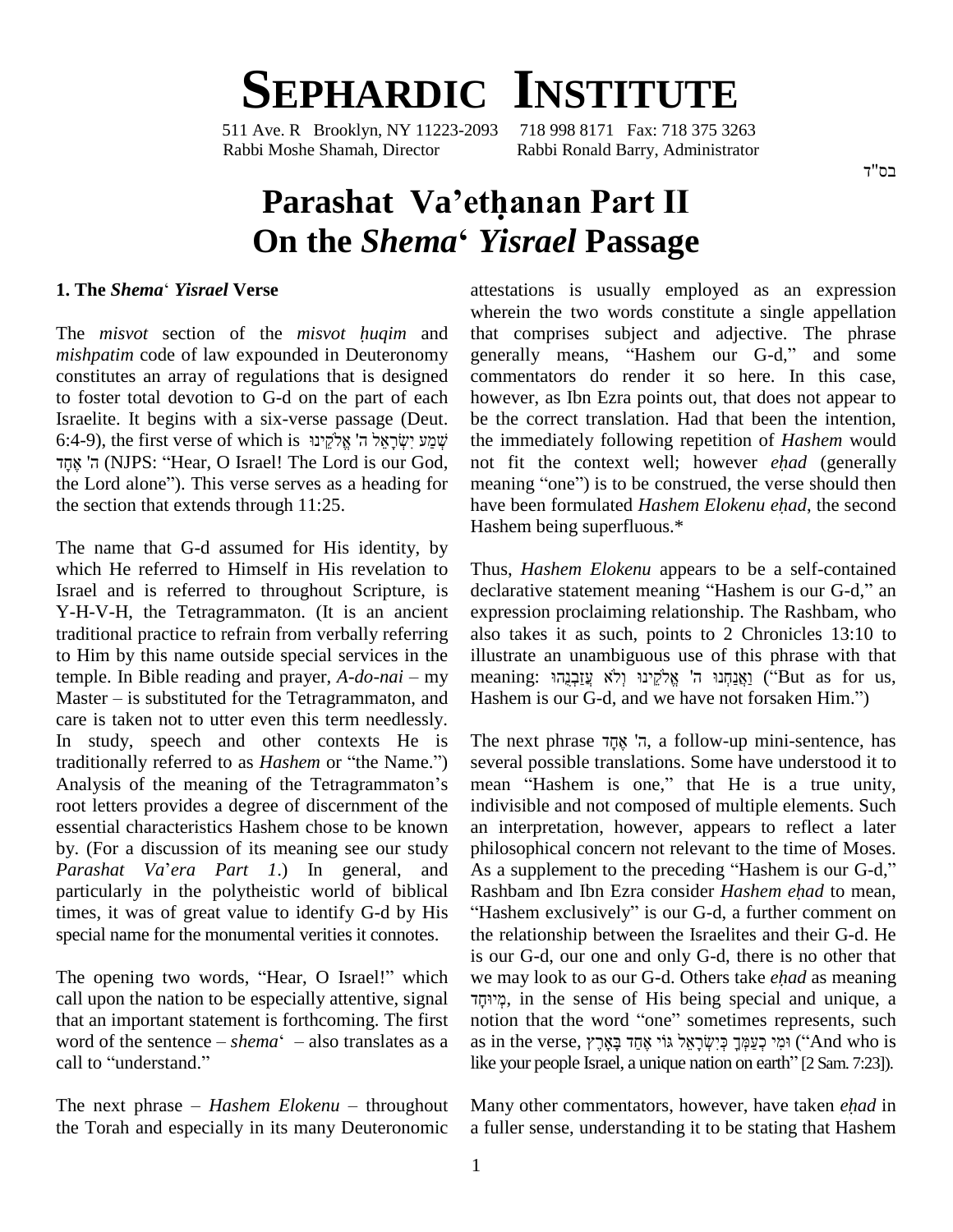is the one G-d in existence, expressing the monotheistic principle. Support to the latter view may be adduced from the climactic phrases of monotheistic principle. Support to the latter view nation<br>may be adduced from the climactic phrases of<br>Moses' motivational discourse that had shortly 2. Ve' preceded this passage. In Deuteronomy 4:35 he<br>
ד הוא הָאֱלֹקִים אֵין עוֹד The s<br>
(Hashem is the G-d, there is none other begin ה' הוא הַאֱלֹקִים אֵין עוֹד Proceded this passage. In Deuteronomy 4:35 he proclaimed a related concept: ה' הוא הָאֱלֹקִים אֵין עוֹד ה' הוא הָאֱלֹקִים אֵין עוֹד Th<br>קַלְּבַדוֹ ('Hashem is the G-d, there is none other beg<br>hesides Him''). In 4:39, he stated: ה' הוא הָאֱלֹקִים ֹמְלָבֵדּוֹ ("Hashem is the G-d, there is none other begy) פִלְכָּדּוֹ ("Hashem is the G-d, there is none other beg<br>הַעֲּמַיִּם אִפְעַל וְעַל הָאָרֶץ מִתְּחַת אֵין עוֹד Hashem is the G- suz d in the heavens above and on the earth below, there ַבְּשֶׁמַיִם מִמַּעַל וְעַל הָאָרֶץ מִתְּחַת אֵין עוֹד ("Hashem is the G-d in the heavens above and on the earth below, there is no other"). Although in Moses' day the primary concern for the masses may have been to ensure necessary step toward the goal, it appears their commitment to Hashem alone (monolatry) as a as re<br>necessary step toward the goal, it appears yours<br>appropriate to assume that the *Shema*<sup>e</sup> verse cover addressed even the most enlightened as well and was formulated in accordance with those monotheistic pronouncements of chapter four.

en<br>Regarding the future, Zechariah prophesies, es<br>"Hashem shall be king over all the earth, on that wi Regarding the future, Zechariah prophesies, especenties when the same will be king over all the earth, on that whor day Hashem will be one and His name will be one" by m "Hashem shall be king over all the earth, on that whor<br>day Hashem will be one and His name will be one" by m<br>קֲכִּיוֹם הֲהוּא יִהְיֶה ה' אֶחֶד וּשְׁמוֹ [Zech. 14:9]). Since being "Hashem shall be king over all the earth, on that Hashem will be king over all the earth, the (קָהָה ה' אֶחָד וּשְׁמוֹ אֶחָד [Zech. 14:9]). Since Hashem will be king over all the earth, the following *Hashem ehad* should be understood in its full monotheistic sense.

*In any event, it appears likely that the two* one's<br>*In any event, it appears likely that the two* withou<br>*declarations of the Shema*<sup>e</sup> verse allude directly to reserv In any event, it appears likely that the two without declarations of the Shema<sup>'</sup> verse allude directly to reservation the Decalogue's first two pronouncements: *Hashem* the sense *declarations of the Shema* verse allude directly to reservation the Decalogue's first two pronouncements: *Hashem* the sense *Elokenu* recalls the opening proclamation, "I am prepared to the Decalogue's first two pronouncements: *Hashem* the *Elokenu* recalls the opening proclamation, "I am predishem your G-d," denoting the covenantal ap *Elokenu* recalls the opening proclamation, "I am prepare Hashem your G-d," denoting the covenantal applic relationship, while *Hashem ehad* refers to "you transla Hashem your G-d," denoting the covenantal application, *ubkhol me'odekha* is a difficult clause to relationship, while *Hashem ehad* refers to "you translate.<br>shall have no other gods." True, the second commandment appears to mandate monolatry and monotheism. But the Decalogue formulation reflects the period of the Exodus when Israel had just been redeemed from bondage and was not yet at the stage of appreciating a full monotheism. The just been redeemed from bondage and was not yet 23:25<br>at the stage of appreciating a full monotheism. The one's<br>*Shema' Yisrael* verse, however, as well as the whole whetl at the stage of appreciating a full monotheism. The<br>Shema' Yisrael verse, however, as well as the whole who<br>of Moses' Deuteronomic discourse (except for what Ib he quotes from the past) is a fortieth-year you<br>formulation, after the Israelites had greatly matured, speci<br>having come of age under Moses' guidance. (There on la are variations between the two articulations of the Decalogue but as we point out in our study *On Decalogue Variants* there are a number of indications that the Deuteronomy text reflects the first version. In any event, the opening statements of

the Decalogue undoubtedly became well known in the nation precluding a significant modification.) **2.** *Veíahabta* **Forward**

2. *Ve'ahabta* Forward<br>The second verse of the *Shema*<sup>e</sup> *Yisrael* passage, which their commitment to Hashem alone (monolatry) as a as regards the stranger, in אֲהָבְהָּ לוֹ כָּמוֹךָ ("Love him as The second verse of the *Shema<sup>c</sup> Yisrael* passage, which<br>begins with *ve*'*ahabta*, summons Israel to fully love The second verse of the *Shema* '*Yisrael* passage, which<br>begins with *ve'ahabta*, summons Israel to fully love<br>Hashem. Use of the term "love" in ancient Near Eastern suzerain-vassal covenantal contexts has been found to denote the notion of loyalty, which very likely is the intention here. It may also be the intention in [אֲקִבְתַּ לְרֵעֱך te the notion of loyalty, which very likely is the<br>(אָהַבְתָּ לְרֵעֲךָ fitellow as yourself" [Lev. 19:18]), and, intention here. It may also be the intention in יְאֲהַבְהָּ לְרֵעֲךָ<br>הַמוֹךָ ("Love your fellow as yourself" [Lev. 19:18]), and, as regards the stranger, in כְּמוֹךָ ("Love him as güzy ("Love your fellow as yourself" [Lev. 19:18]), and, as regards the stranger, in וְאֲהַבְּתָּ לוֹ בְּמוֹךָ<br>וְאֶהַבְּתָּ לוֹ כָּמוֹךָ ("Love him as yourself" [v. 34]). Both latter precepts are part of a covenantal context in Leviticus 19, as we explain in our discussion on that chapter. Such an understanding obviates the need for the many strained interpretations proffered to explain how the law could require the emotion of love to the extreme degree mandated. This especially applies to cases that refer to loving a person whom one does not even know "as yourself," considered by many to be beyond the reach of average human beings.

> The *ve ahabta* verse calls for three applications of love for or loyalty to Hashem. *Bekhol lebabekha*, with all The *ve'ahabta* verse calls for three applications of love<br>for or loyalty to Hashem. *Bekhol lebabekha*, with all<br>one's heart, means with an undivided heart, that is, without contradictory motivations and without one's heart, means with an undivided heart, that is,<br>without contradictory motivations and without<br>reservations. *Ubkhol nafshekha* with all one's being, in without contradictory motivations and without<br>reservations. *Ubkhol nafshekha* with all one's being, in<br>the sense of one's life, requires the Israelite to be prepared to give his life when necessary. The third the sense of one's life, requires the Israelite to be prepared to give his life when necessary. The third application, *ubkhol me odekha* is a difficult clause to translate.

does not explicitly touch on the matter of Tanakh, me'od (very) is never used as an item of formulation, after the Israelites had greatly matured, specifically referring to one's wealth appears to be based translate.<br>Technically, it means "with all your *me'od*." But in Technically, it means "with all your *me'od*." But in<br>Tanakh, *me'od* (very) is never used as an item of possession except in this verse (and in the citing of this verse in describing King Josiah after his death [2 Kings 23:25]). This unique coinage appears to mean with all verse in describing King Josiah after his death [2 Kings 23:25]). This unique coinage appears to mean with all one's "very," with the utmost of all one's resources, whether wisdom, ability, wealth, strength or whatever.<br>Ibn Ezra explains it to mean to love G-d "in every way<br>you can." The popular translation of *me'odekha* as one's "very," with the utmost of all one's resources,<br>whether wisdom, ability, wealth, strength or whatever.<br>Ibn Ezra explains it to mean to love G-d "in every way Ibn Ezra explains it to mean to love G-d "in every way you can." The popular translation of  $me'odekha$  as on later usage, although such an application was surely included in the original intention.

> The third verse of the *Shema*<sup>c</sup> passage prescribes that these words that I am commanding you this day should be upon your hearts," meaning that one should take them seriously, focus on and internalize them. In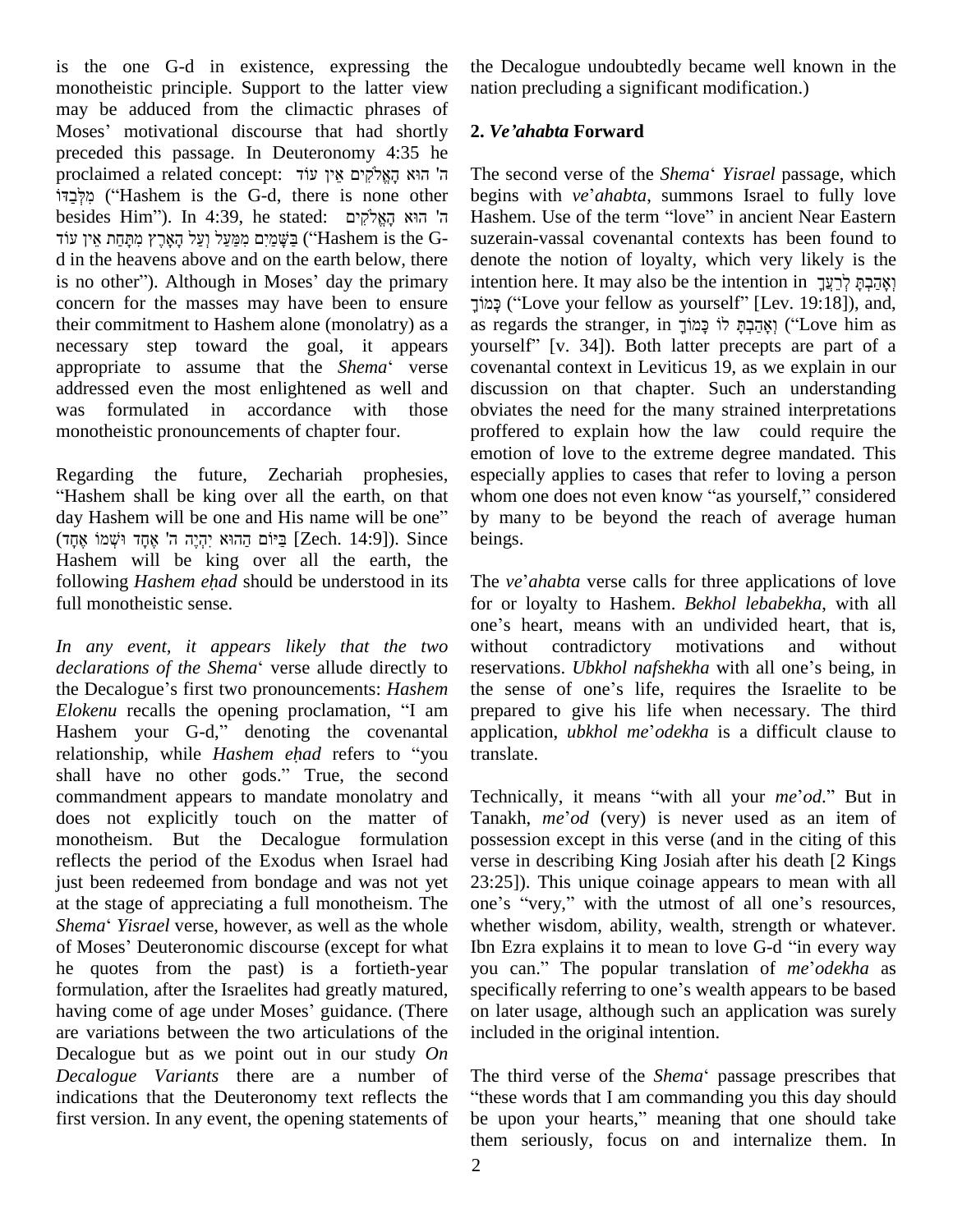discussing the daily responsibility of reciting the discussing the daily responsibility of reciting the teach<br>Shema<sup>\*</sup>, the Tannaitic sages derive from the clause child discussing the daily responsibility of reciting the teach Shema', the Tannaitic sages derive from the clause childre<br>"should be upon your hearts" the requirement to consciously focus on the meaning of the words prior verses but the halakhic conclusion was that (*kavana*). Some apply this requirement to the two words prior verses but the halakhic conclusion was that dow only the first verse of *Shema*<sup>\*</sup> absolutely requires ever *kavana*. In a somewhat parallel discussion, some only the first verse of *Shema*' absolutely requires ever<br>kavana. In a somewhat parallel discussion, some corre<br>understand "these words" as referring to all the laws *Pari* kavana. In a somewhat parallel discussion, some corrunderstand "these words" as referring to all the laws Particularly refers one" to the two preceding verses, the foundation of the covenant.

Another school of thought is of the opinion that in Oral L points<br>Another school of thought is of the opinion that in Oral L<br>*peshat*, "these words" refers to the Decalogue. They point out that the Decalogue almost immediately peshat, "these words" refers to the Decalogue. They<br>point out that the Decalogue almost immediately The fifth verse – *Uqshartam* – prescribes "binding these<br>precedes *Shema*' and that the fifteen verses between words" on them do not digress to another subject. They narrate an on matters that concern the awesome event, the which people's reaction to it, G-d's message for them, the of p matters that concern the awesome event, the divinity of the laws and an exhortation to fulfill people's reaction to it, G-d's message for them, the divinity of the laws and an exhortation to fulfill them. As pointed out earlier, the *Shema*<sup>c</sup> *Yisrael* divinity of the laws and an exhortation to fulfill [matter them. As pointed out earlier, the *Shema' Yisrael* they verse seems to refer to the Decalogue's primary 'place them. As pointed out earlier, the *Shema' Yisrael* the verse seems to refer to the Decalogue's primary 'plater' pronouncements concerning the Israelites' (Sc relationship with G-d. In addition, the Decalogue pronouncements concerning the Israelites' (Song<br>relationship with G-d. In addition, the Decalogue they<br>was also called "these words" (Deut. 5:19) in the custo previous occurrence of this term not many verses before.

Interestingly, the Mishnah states that in the temple the Decalogue was recited daily together with verse Interestingly, the Mishnah states that in the temple apperthe Decalogue was recited daily together with vers *Shema'* (*m. Tamid* 5:1). The Talmud asserts that this does practice was not maintained outside the temple. This is explained by some commentators as stemming from fear that heretics or the ignorant also<br>might claim that only the Decalogue is truly Torah,<br>undermining the people's commitment to the other Ree might claim that only the Decalogue is truly Torah, might claim that only the Decalogue is truly Torah,<br>undermining the people's commitment to the other Rece<br>laws. As "these words" of the third verse of the Near undermining the people's commitment to the other<br>laws. As "these words" of the third verse of the Near J<br>Shema' passage carry through to the following on th verses, the Qumran sect included the Decalogue, specifically the Deuteronomy version thereof, in explanation why some ancient Samaritan *mezuzot* had the Decalogue inscribed upon them. had the Decalogue inscribed upon them. prescr<br>references and our passage – *veshinantam lebanekha* – Decale

refere<br>Verse 4a of our passage – *veshinantam lebanekha* – Deca<br>calls upon parents to repeatedly teach "these words" Sham Verse 4a of our passage – *veshinantam lebanekha* – Decale calls upon parents to repeatedly teach "these words" Shame to their children. The two possible roots of *shinan* – Exodu respectively (see Deut. 32:41), either enjoining to

teach them repeatedly or to teach in such a way that the children have a well-honed knowledge of them. children have a well-honed knowledge of them.<br>Verse 4b – *Vedibarta bam* – requires discussing these

(*kavana*). Some apply this requirement to the two words "when sitting at home, walking on the road, lying Verse  $4b$  – *Vedibarta bam* – requires discussing these words "when sitting at home, walking on the road, lying down to sleep and arising," meaning at all times, at every opportunity. In the book of Exodus there is a corresponding passage (see our study on *Parashat Bo Part II*) that speaks of relating the Exodus experience to corresponding passage (see our study on *Parashat Bo*<br>*Part II*) that speaks of relating the Exodus experience to<br>one's children "in order that *Torat Hashem* should be in *Part II*) that speaks of relating the Exodus experience to one's children "in order that *Torat Hashem* should be in your mouth" (Exod. 13:9), meaning to constantly speak about the Teaching. All this discussion and instruction your mouth" (Exod. 13:9), meaning to constantly speak about the Teaching. All this discussion and instruction points to a larger tradition, the *Torah Sheba*<sup>*'al Peh* (the</sup> Oral Law), which supplements Scripture. Oral Law), which supplements Scripture.<br>The fifth verse – *Uqshartam* – prescribes "binding these

The fifth verse  $-$  *Uqshartam*  $-$  prescribes "binding these words" on one's arm as a sign and on one's forehead as an ornament (*tefillin*). The Rashbam (on Exod. 13:9, which speaks in similar terms) comments: "In the depth of *peshat* [the sign on your arm] means that these [matters] should be for an ongoing remembrance as if they were written on your arm, similar in meaning to matters] should be for an ongoing remembrance as if<br>hey were written on your arm, similar in meaning to<br>place me as a seal on your heart, as a seal on your arm' they were written on your arm, similar in meaning to 'place me as a seal on your heart, as a seal on your arm'<br>(Song of Songs 8:6) ... 'between your eyes' means that they should be as an ornament or gold chain that was (Song of Songs  $8:6$ ) ... 'between your eyes' means that<br>they should be as an ornament or gold chain that was<br>customarily worn on the forehead." The Rashbam maintains that there is a dimension of scriptural *peshat* even in cases where there is an intended halakha attached to the verse. However, this command does not appear to intend a metaphorical meaning. Since the next verse speaks of writing these words on doorposts, which does not lend itself to a metaphorical interpretation, especially since writing on doorposts was a well-known practice in the ancient Near East, it is more logical to also take the binding of these words literally.

their *tefillimot* (phylacteries). This very likely is the calls upon parents to repeatedly teach "these words" Shamo'a (Deut. 11), plus the two embedded in the to their children. The two possible roots of shinan – Exodus context, namely, *Qadesh Li* and *Vehayah Ki* sh-n-h or sh Recent discoveries have revealed that in some ancient Near Eastern societies, subjects wore inscribed objects on their arms and foreheads that announced their affiliation to their chief and protector. Some have speculated that these were likely pledges of allegiance to their sovereign. *Tefillin* would then be the Israelite's speculated that these were likely pledges of allegiance to concrete pledge of allegiance to Hashem. Halakha prescribes that the four biblical passages that make reference to the concept of *tefillin* – the two linked to the prescribes that the four biblical passages that make Decalogue, namely our passage and *Vehayah Im* reference to the concept of *tefillin* – the two linked to the Exodus context, namely, *Qadesh Li* and *Vehayah Ki Shamo*<sup>*'</sup>a* (Deut. 11), plus the two embedded in the Exodus context, namely, *Qadesh Li* and *Vehayah Ki Yebi'a'kha* (both in Exod. 13) – be inscribed on</sup> parchments and inserted in leather boxes for placement on arm and forehead.